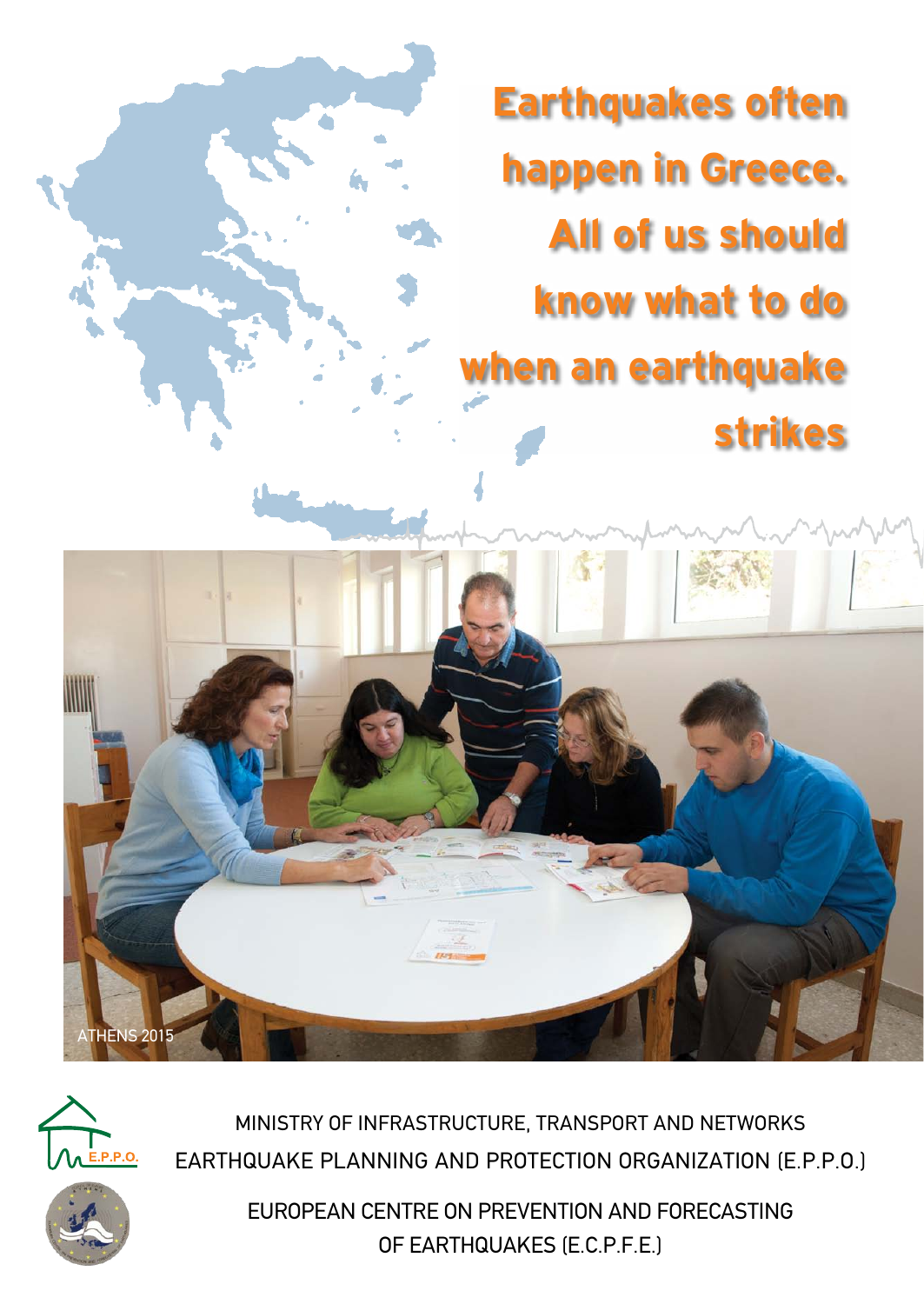## **Earthquakes**

- The ground we walk on and build our houses on is stable.  $\blacktriangleright$
- ▶ Sometimes we feel the ground move. That's when an earthquake happens. An earthquake starts suddenly and does not last long. Sometimes the strength of an earthquake is very big.
- **During an earthquake** walls may crack, windows may break, heavy things may fall down. Electricity, water and telephone may be cut off.





This booklet was created using the «easy-to-read» method, for people who have difficulties with reading and understanding written text, in order to raise awareness about earthquakes.

### **Text writing and editing**

### **Collaborating Specialists Working Group:**

V. Arbounioti, V. Arsenopoulou, M. Kotti, M. Marnelakis, P. Meravoglou

### **E.P.P.O., E.C.P.F.E. Working Group:**

E. Vrettou, C. Gountromichou, S. Dritsos, A. Kourou, M. Panoutsopoulou, E. Pelli,

M. Podimata, M. Fotopoulou.

With the cooperation of: Theotokos Foundation, "Estia" Social Care Center for People with Intellectual Disability, MAKATON Greece.

The photographs were taken at the Social Care Centers "Theotokos Foundation" and "Estia" with the participation of their service users and staff.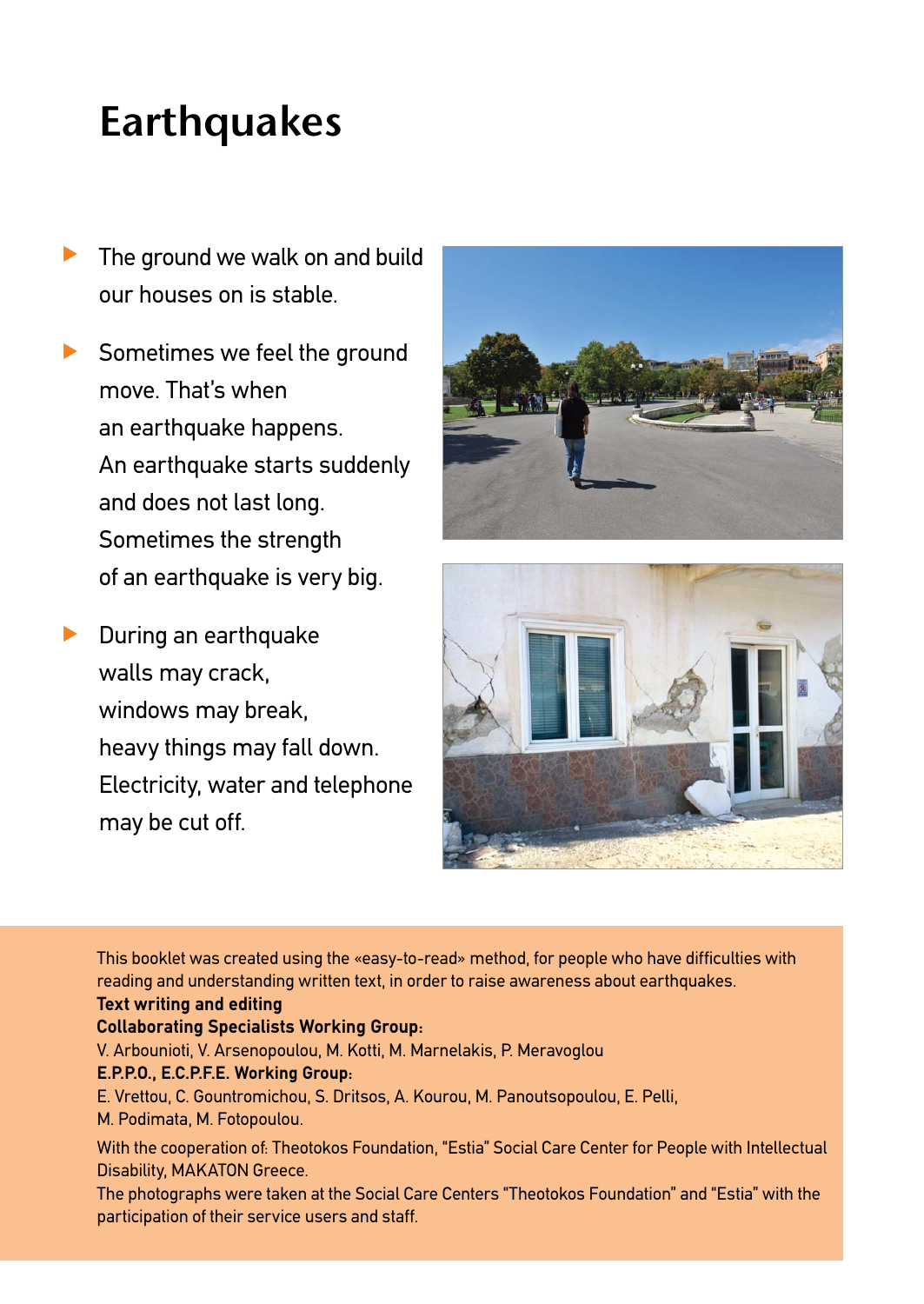# **An earthquake is happening What should I do?**

- When an earthquake happens and I am in a house, at school or at work, I go under a sturdy table or desk. I hold onto its leg.  $\blacktriangleright$
- If there isn't a table or desk near me, I go to the middle of the room that I am in. I crouch down and cover my head with my hands.  $\blacktriangleright$
- When an earthquake happens and I am outside,  $\blacktriangleright$ 
	- I stay away from buildings.





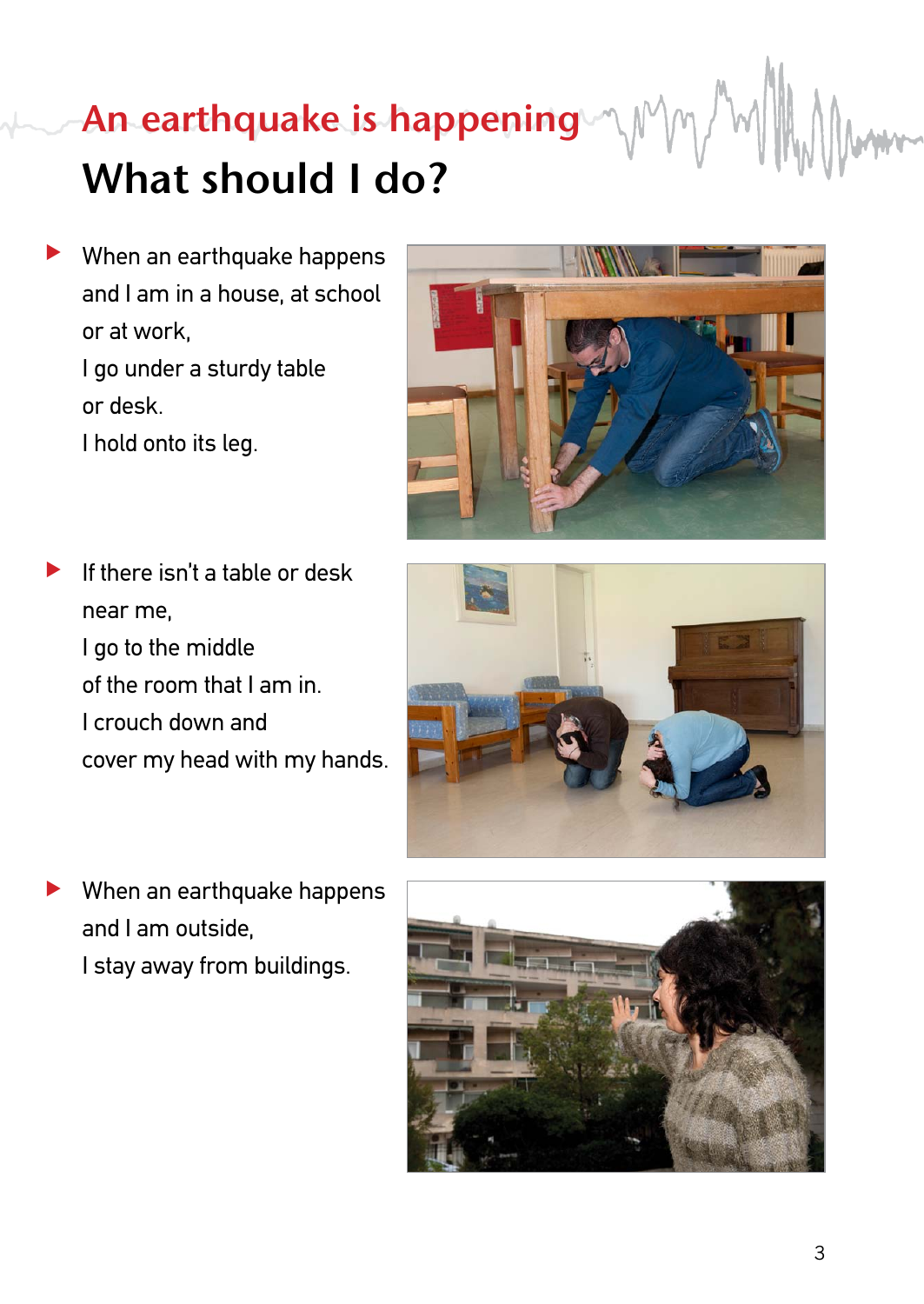## **The earthquake stops What should I do?**

I only use the stairs.  $\blacktriangleright$ 



Ι exit the building. I do not run.  $\blacktriangleright$ 



I go to the meeting place to meet my family, teachers or co-workers.  $\blacktriangleright$ 

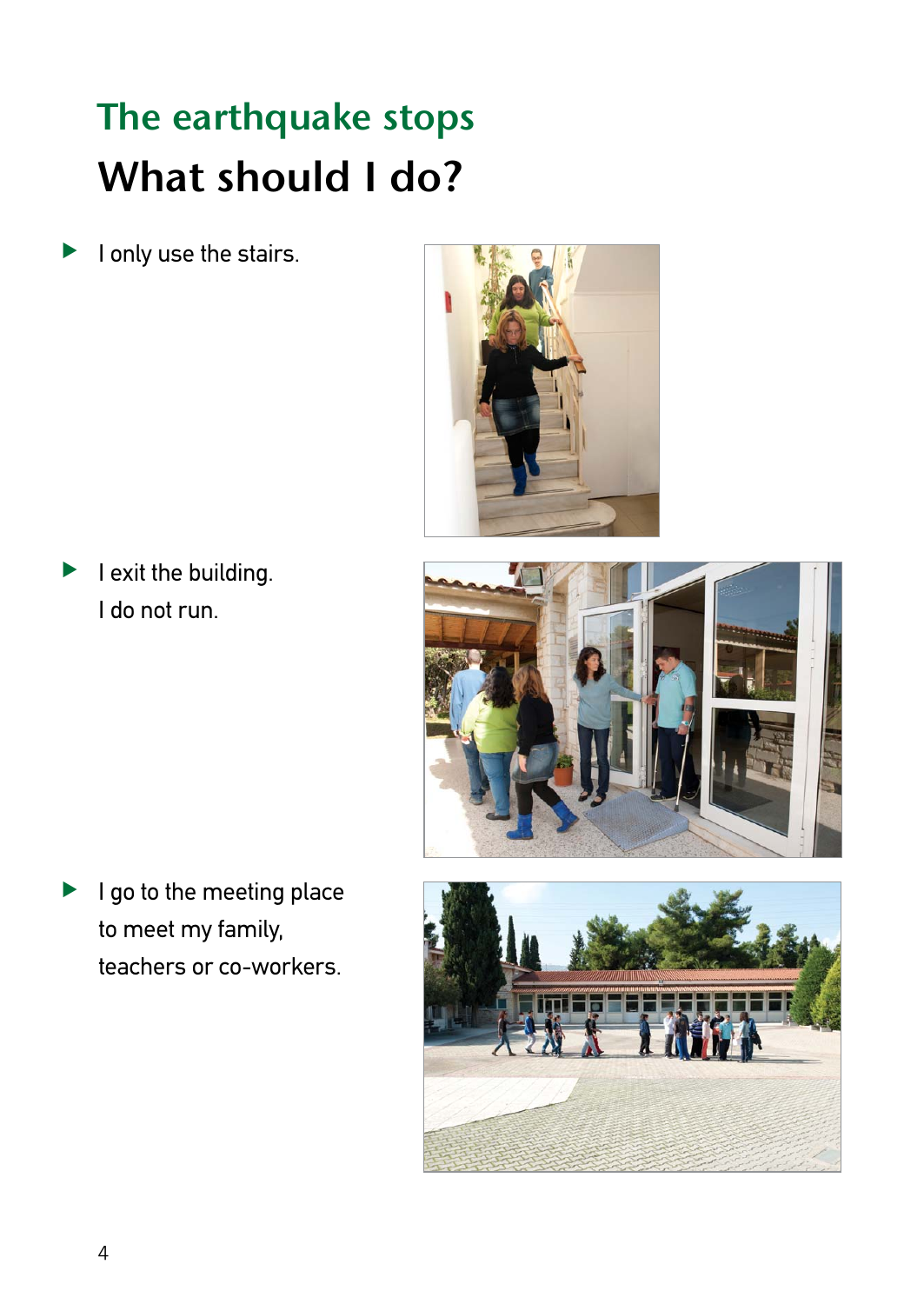If I cannot leave the building, I shout loudly so that other people can hear me and help me.  $\blacktriangleright$ 



I stay outside of buildings until I learn when I can go back inside.  $\blacktriangleright$ 

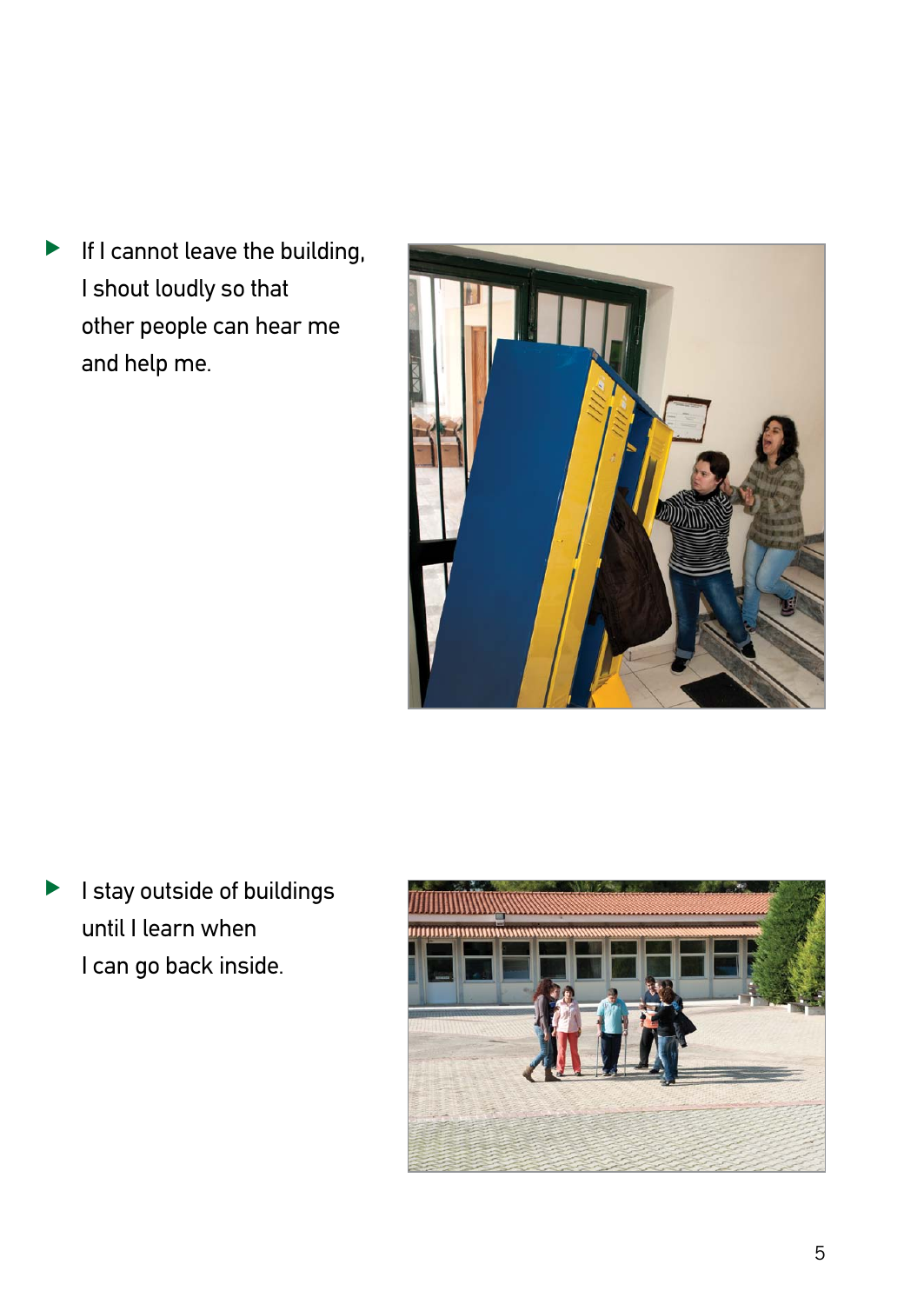## **I get ready for an earthquake I talk with my family and carers**

#### We agree on  $\blacktriangleright$

the open place to meet at when the earthquake stops and we leave the building.



I make a card with my name and the telephone numbers of my family and carers. I keep this card with me at all times.  $\blacktriangleright$ 



I ask to do earthquake drills.  $\blacktriangleright$ 

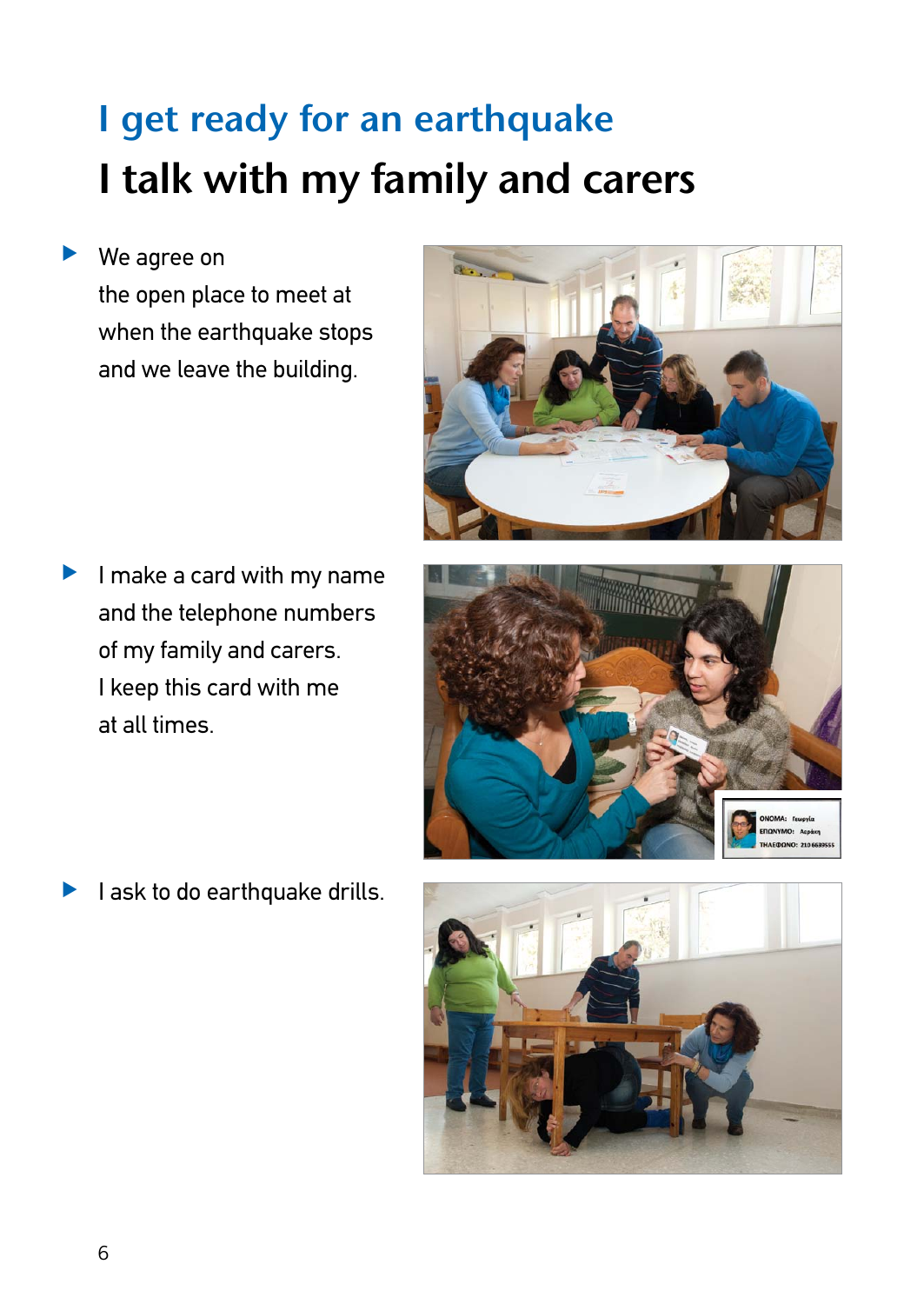I ask for bookcases, shelves, frames, mirrors and lighting fixtures to be secured to the walls.  $\blacktriangleright$ 



I ask for shelves and other heavy things to be removed from above my bed.  $\blacktriangleright$ 



I talk about my feelings. An earthquake may scare me because it starts suddenly. I will be sad if something bad happens. I will be happy when it stops and we are all well.  $\blacktriangleright$